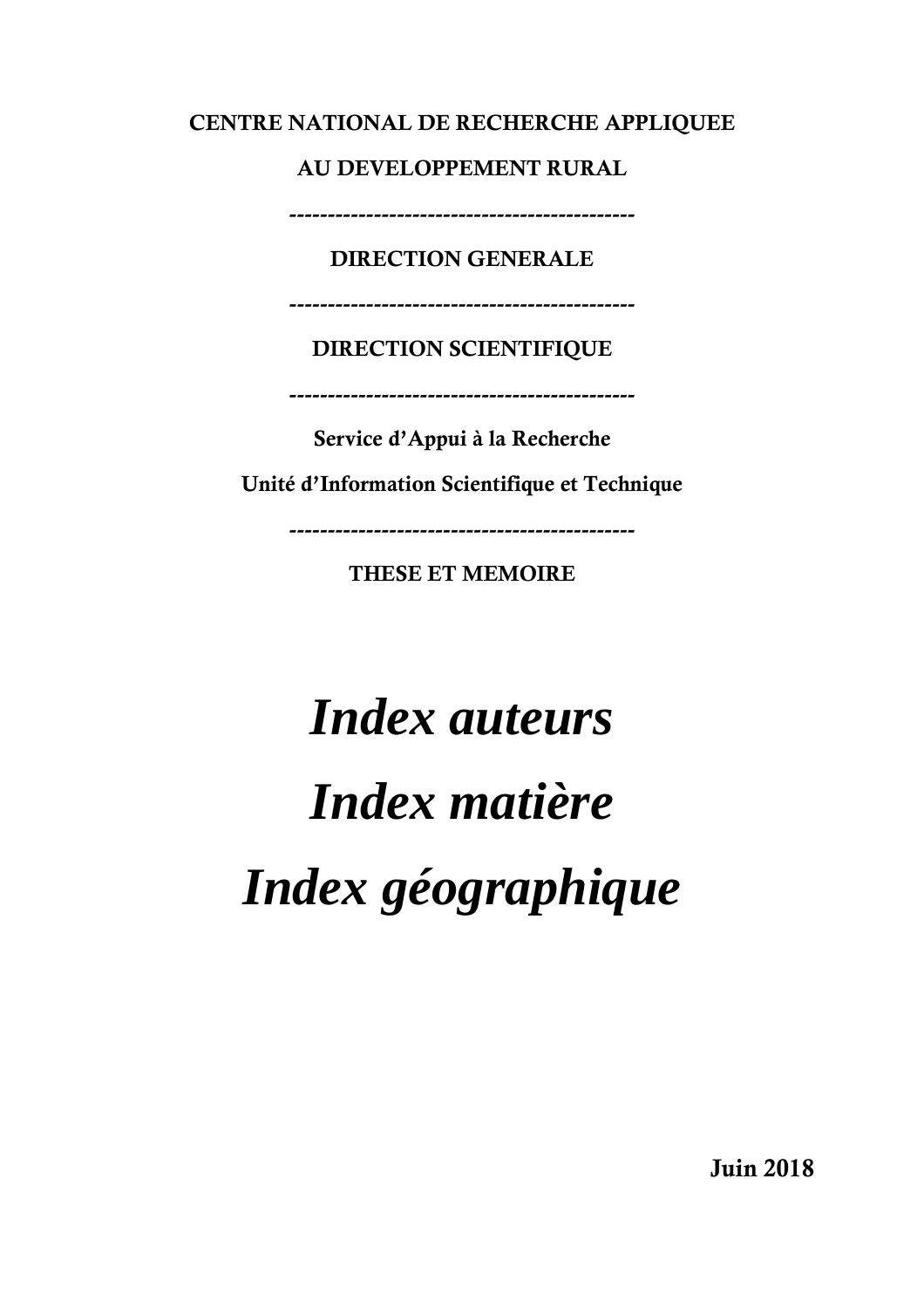#### INDEX AUTEUR

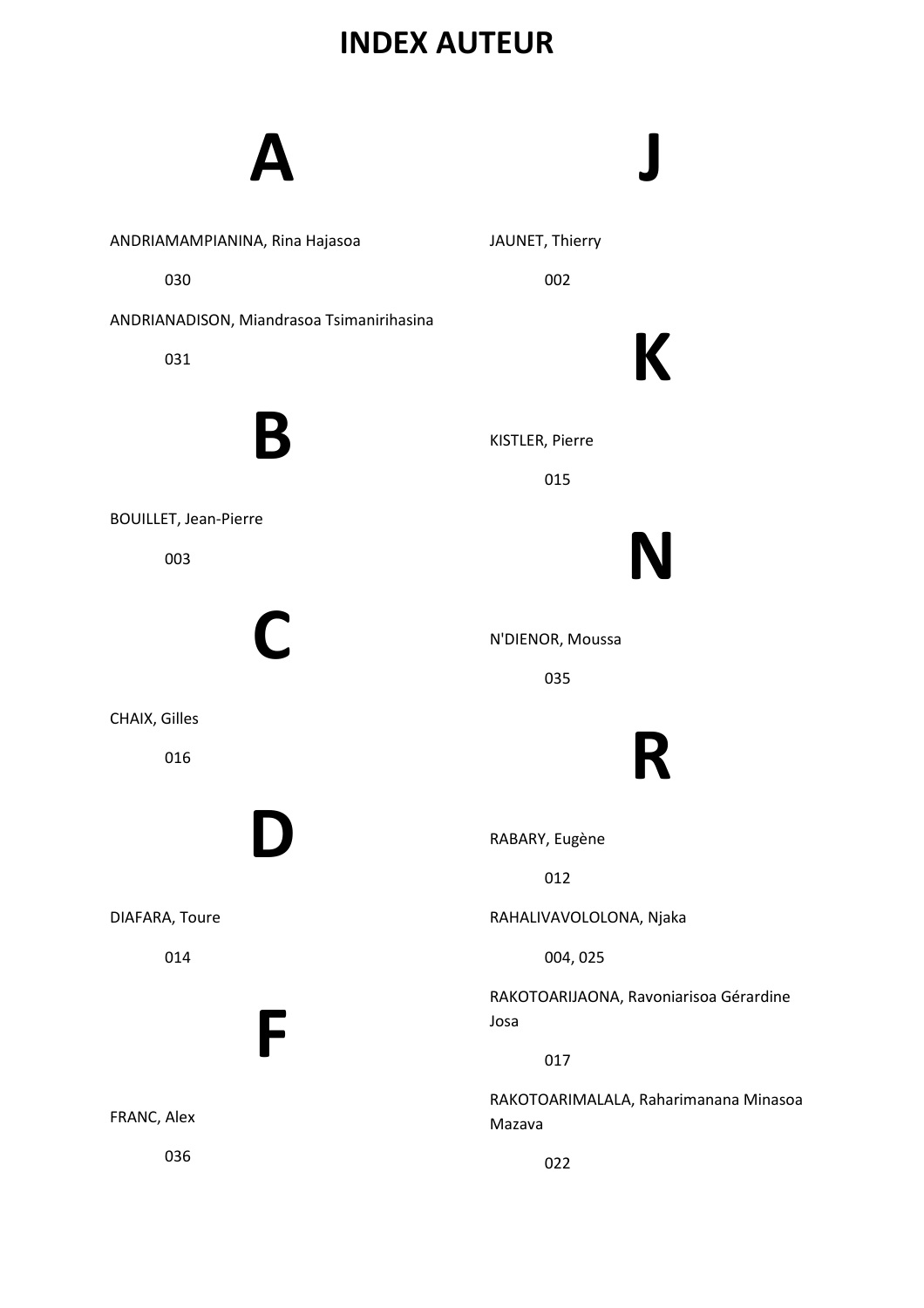RAKOTOMALALA, Jean Jacques R 033 RAKOTOMALALA, Joseph Onésiphore Emile 013 RAKOTONDRAVAO, Arsène 032 RALAMBONDRAINY, Alain 007 RAMANANANTOANDRO, Tahiana 024 RANDRIAMAMONJIZAKA, Jean Louis 009 RANDRIAMANANTSOA, Richard 027, 034, 037 RAPATSALAHY, Sabine Razanamaro 019 RASAMIMANANA, Harnaivo 026 RAVAOMANANA, Julie 005 RAVELOSON-RAVAOMANARIVO, Lala Harivelo 006 RAVOHITRARIVO, Clet Pascal 008 RAZAFIARISON, Odon Narcisse 021

 028 RAZAFINDRAIBE, Rolland 001, 020 RAZAFINJARA, Aimé Lala 029 RAZAFY FARA, Lala 023 REJO, Andriamananjara Robert 011

RAZAFIMAHARO, Vololoniriana

## S

SAMSON, Christian

010, 018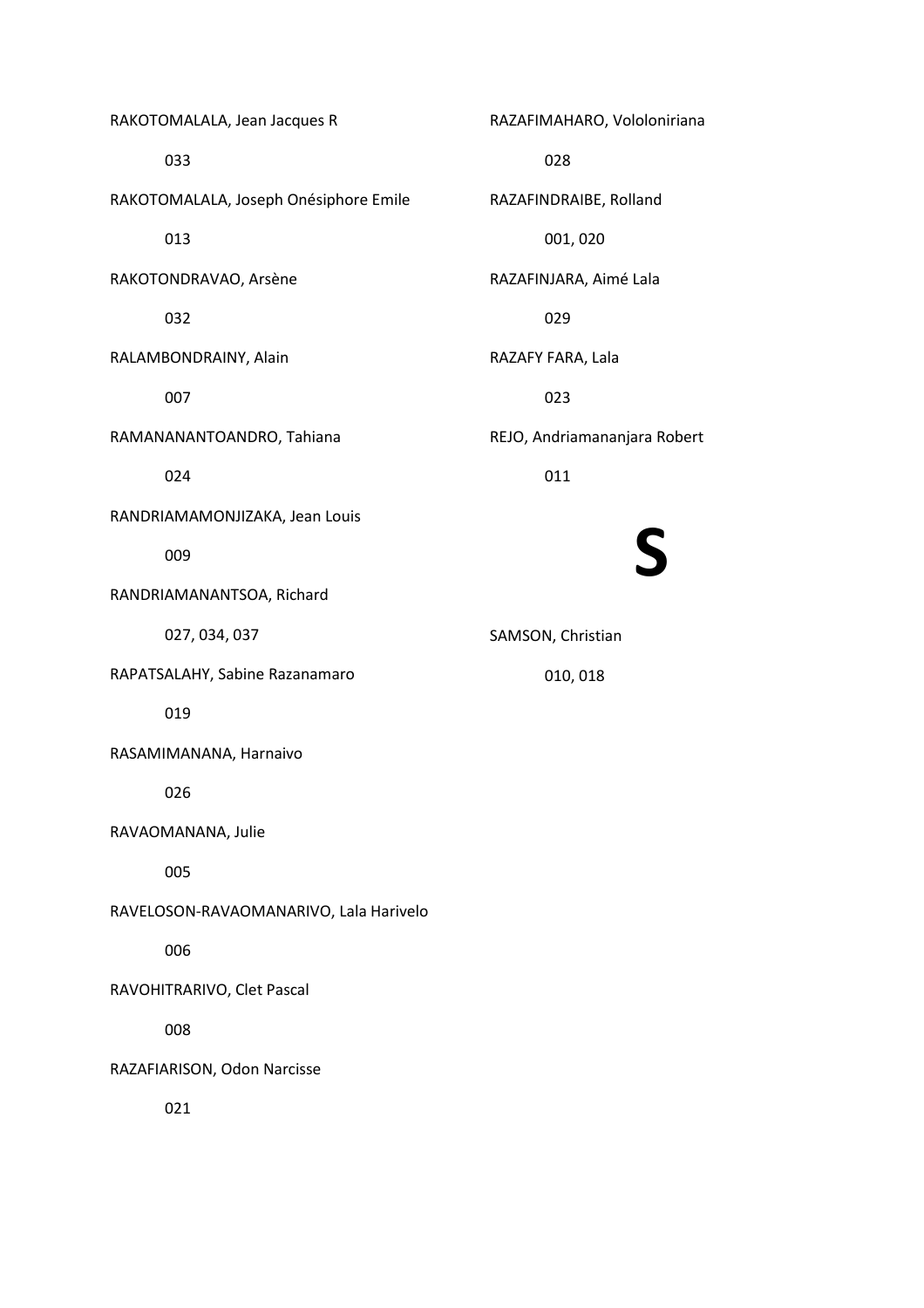#### INDEX MATIERE

ACARIEN

ACIDITE

006

032

009

035

032

019

012

023

A ACIDE CHLOROGENIQUE 031, 033 010, 018 ACTIVITE BIOLOGIQUE AGRADATION AGRICULTURE PERIURBAINE ALLELOPATHIE ALUMINIUM 010, 018 AMARANTHUS AMELIORATION VARIETALE AMENAGEMENT AMENDEMENTS 010, 018 ANALYSE CHIMIQUE 019 ANALYSE DE FOURIER 011 ANALYSE DE PATERNITE 016 ANALYSE MULTIVARIABLE 008 ANALYSE SPECTRALE 011 ANALYSE STATISTIQUE 019 ANALYSE UNIVARIABLE 008 B BAMBOU 007 BASSIN VERSANT 023 BIOMASSE PHYTOPLANCTONIQUE 014 BIOTOPE 036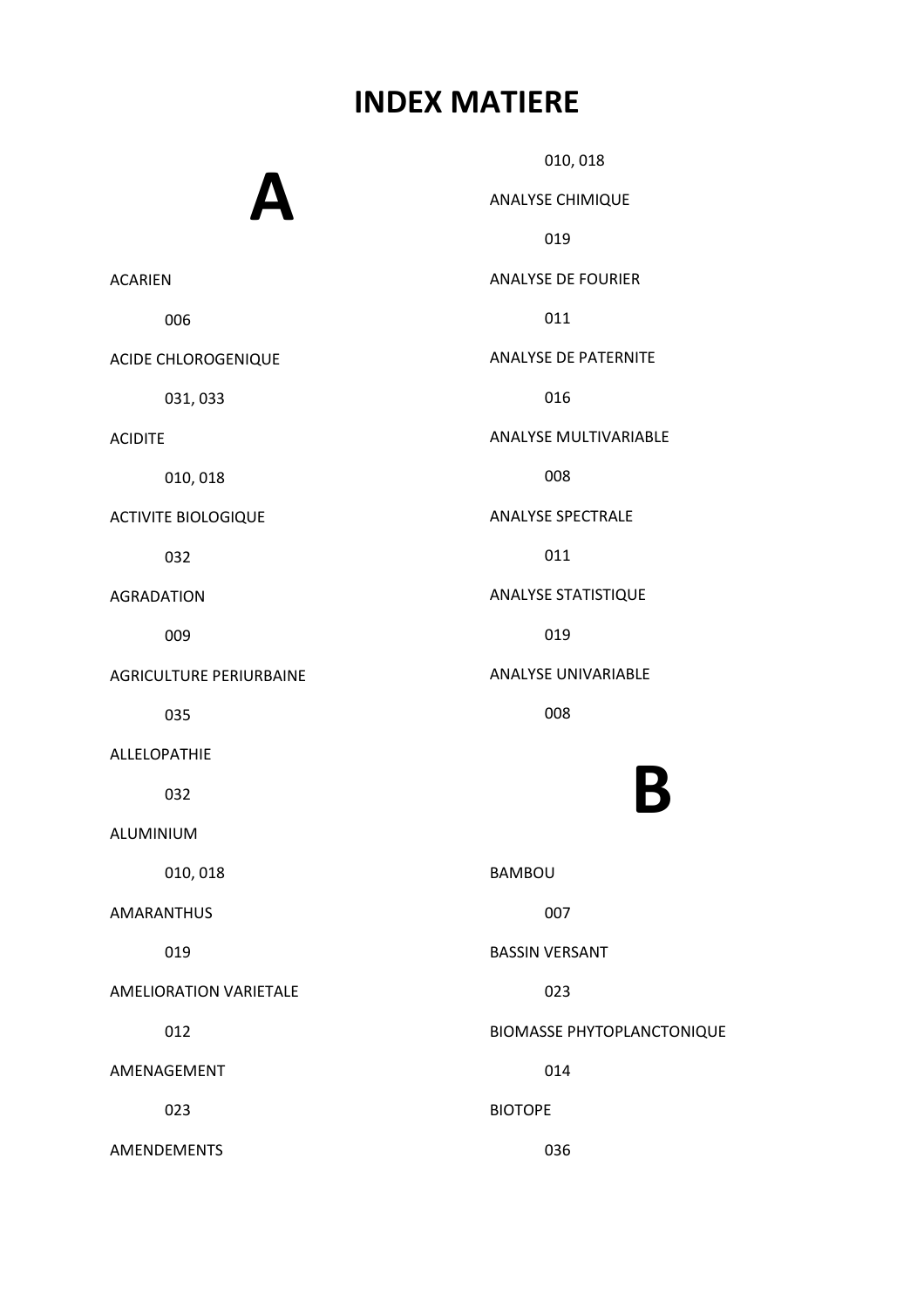|                           | <b>COMMUNICATION</b>  |
|---------------------------|-----------------------|
| C                         | 015                   |
|                           | <b>COMPOST</b>        |
| <b>CAFEINE</b>            | 009                   |
| 031,033                   | <b>COTONNIERS</b>     |
| <b>CARACTERISATION</b>    | 030                   |
| 002                       | <b>COURANT</b>        |
| CETONIIDAE                | 014                   |
| 037                       | <b>CRIQUET NOMADE</b> |
| <b>CHAETOCNEMA PULLA</b>  | 036                   |
| 027                       | <b>CROISEMENTS</b>    |
| <b>CHAUME DES BAMBOUS</b> | 030                   |
| 007                       | <b>CYTOPATHOLOGIE</b> |
| <b>CHIMIOTAXINOMIE</b>    | 026                   |
| 033                       |                       |
| CHROMATOGRAPHIE           |                       |
| 030, 031                  |                       |
| CLASSIFICATION            | <b>DEBIT</b>          |
| 007                       | 011                   |
| <b>COCHENILLE</b>         | <b>DEFORESTATION</b>  |
| 006                       | 036                   |
| <b>COFFEA CANEPHORA</b>   | DESCENDANCE           |
| 008, 013                  | 024                   |
| <b>COFFEA</b>             | <b>DIAGNOSE</b>       |
| 031, 032, 033             | 037                   |
| <b>COLEOPTERE</b>         | <b>DIAGNOSTIC</b>     |

006, 034

005

D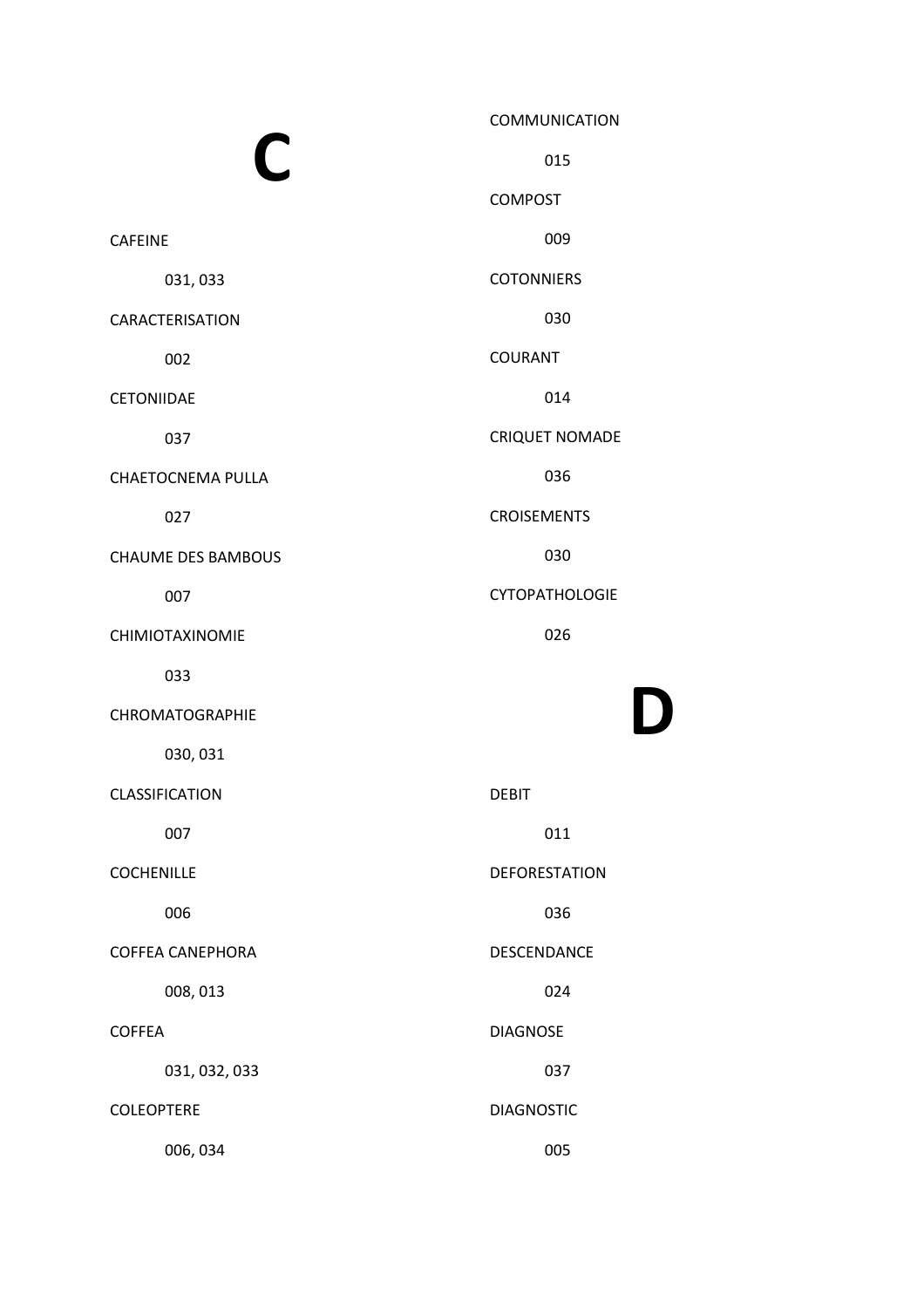DICLADISPA GESTROI CHAPUIS 027, 034 DIFFUSION D'INNOVATION 015 DISPOSITIF DE SECURISATION 001 DITERPENES 033 DIVERSITE BIOCHIMIQUE 033 DOLOMIE 010, 018 DYNAMIQUE DE L'INFECTION TISSULAIRE 026 DYNAMIQUE DES POPULATIONS 004, 025, 036 DYNAMIQUE FONCIERE 001 DYNAMIQUE SECULAIRE 020 DYNASTIDAE 037 E ECLAIRCIES 003 ECOLOGIE 007, 027, 036 ELECTROPHORESE 012 EISENIA FETIDA 009 ENROBAGE 010, 018 EPIDEMIOLOGIE 002 ESPECES ANTHROPOPHILES 009 ESSAI EN PETITES PARCELLES 017 ESSAI EN VASE 017 EUCALYPTUS GRANDIS 016, 024, 028 EXPLOITATION AGRICOLE 035 F FECES 009 FONCTIONNEMENT DU CAMBIUM 003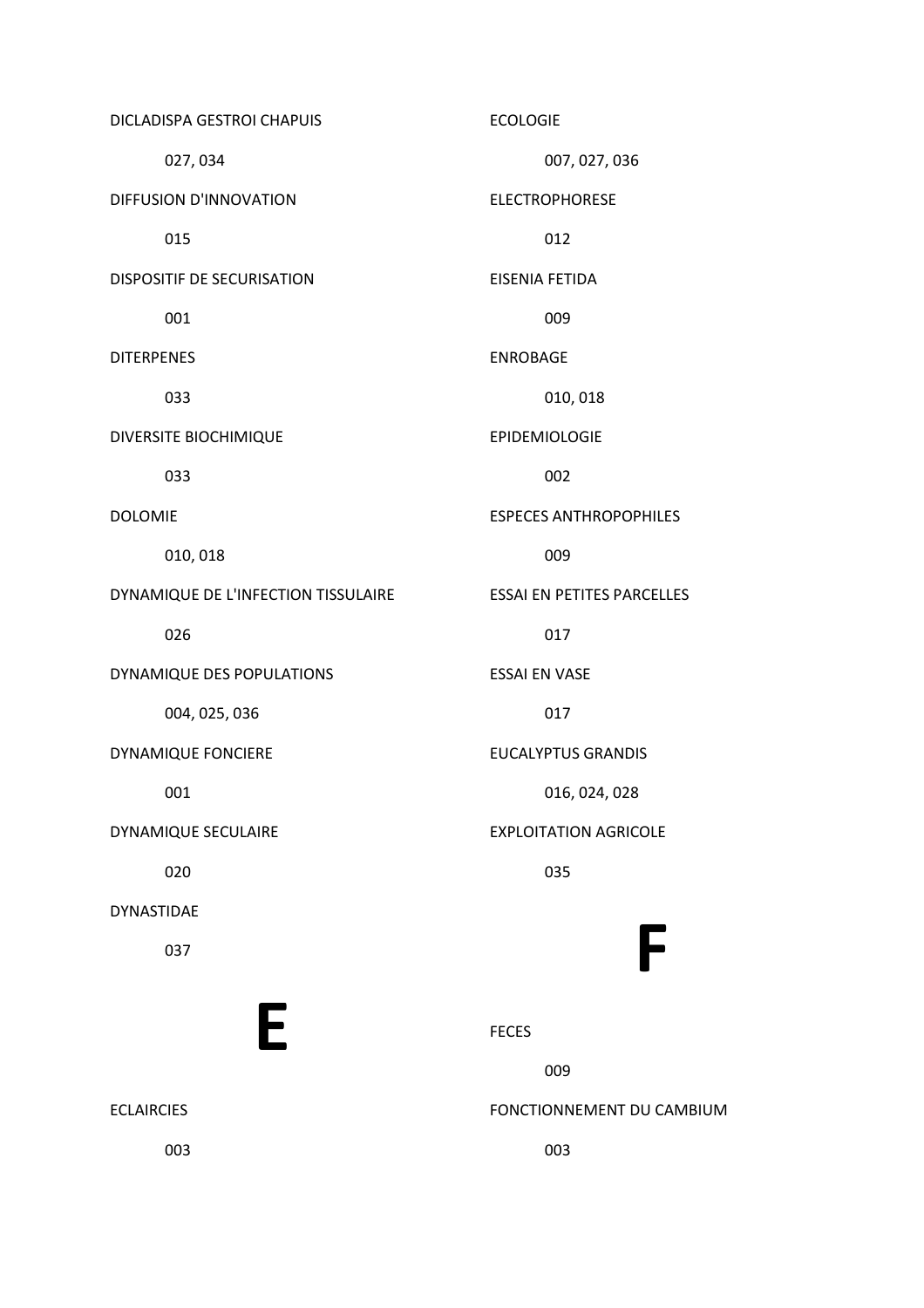FORME DES ARBRES 003 G GESTION PATRIMONIALE 020 GLYCINE MAX 010, 017, 018 GOSSYPIUM HIRSUTUM 030 GOSSYPOL 030 GROUPE CONGUSTA 008 H HALPHEN 011 HEMIPTERE 006 HETERONYCHUS ARATOR RUGIFRONS 037 HISPINE 034 HISTOPATHOLOGIE 026 HOPLIIDAE 037 HYBRIDES 031 HYDRAULIQUE 011 I INSECURISATION FONCIERE 001 INTERFACE HUMAIN-FORET 023 INTERGRADES Al OU Fe 009 INTERSTRATIFIES 009 ISOZYMES 012 L LARVE 037 LEPIDOPTERA 004, 006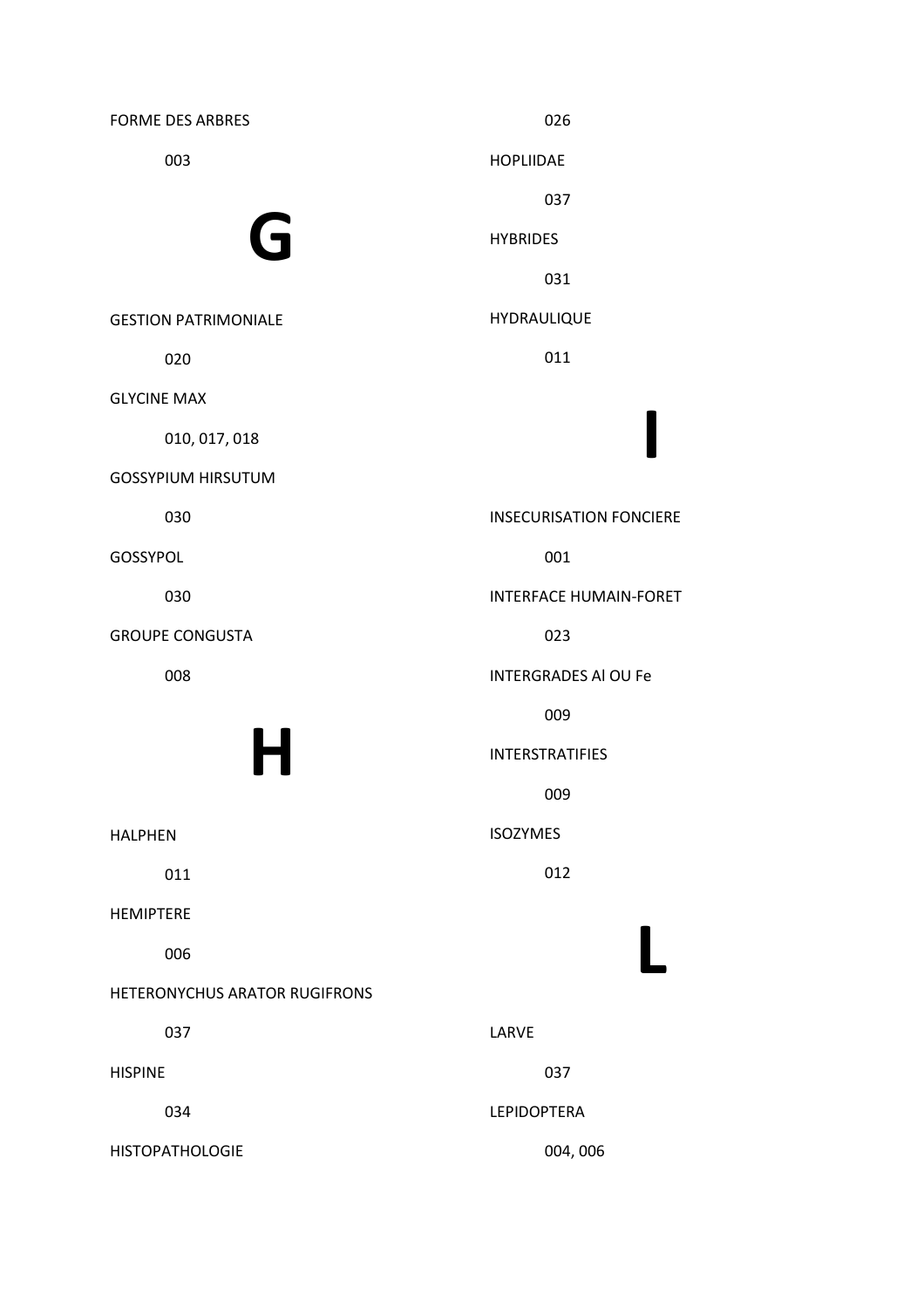LIPIDES 030, 031 LOMBRI-COMPOST 009 LUMBRICUS TERRESTRIS 009 LUTTE INTEGREE 006

#### **M**

MALADIE VIRALE

005

MALIARPHA SEPARATELLA RAGONOT

004, 025, 026

MARAICHAGE

035

MARQUEURS MOLECULAIRES

028

MASCAROCOFFEA

032, 033

MATERIEL VEGETAL

024

MELOLONTHIDAE

037

MENAGE

035

MICROSATELLITES

016

MORPHOLOGIE

007, 027

MOUCHE DE FRUITS

006

## N

NOMADACRIS SEPTEMFASCIATA

036

NYMPHE

037

# O

ORPHNIDAE

037

ORYZA SATIVA

002, 012

## P

PALPATION RECTALE

021

PATHOGENIE

002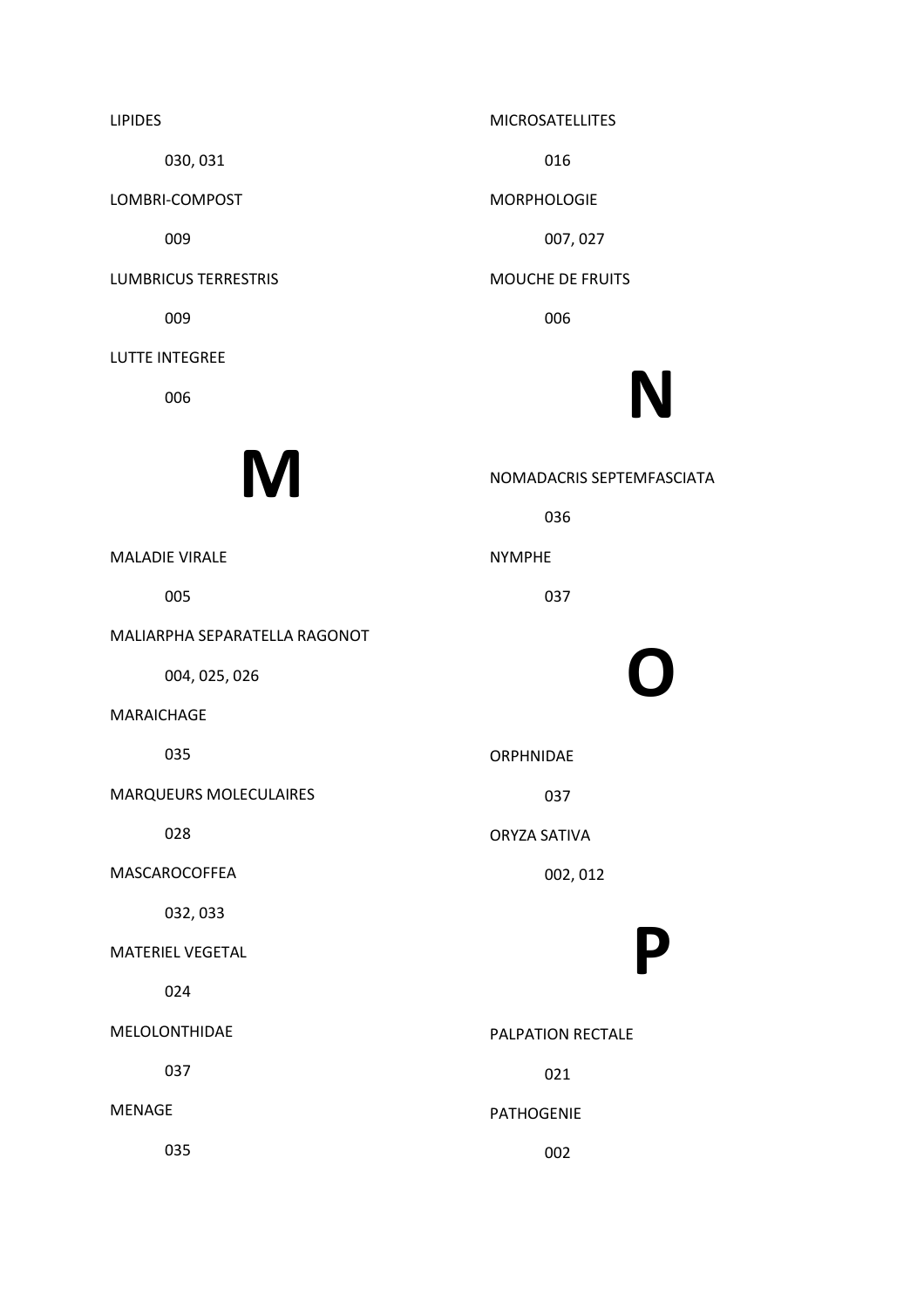PHYTOHORMONE 032 PINUS KESIYA 003 POURRITURE DES GAINES DU RIZ 002 PROBLEME ENDOGENE 022 PROBLEME EXOGENE 022 PSEUDOMONAS FUSCOVAGINAE 002 PSEUDOMONAS SPP. FLUORESCENTS 002 PUCERONS 006 PYRALIDAE 004 R RADIO IMMUNAY ASSAY 021 RASTER 037 REGIME METEOROLOGIQUE 014 RESSOURCE FORESTIERE

 023 RHIZOBIUM JAPONICUM 010, 018 RIZ 012 RIZICULTURE AQUATIQUE 034 S SANTE ANIMALE 005 SAVOIR ENDOGENE 015 SECURISATION FONCIERE 020, 022 SELECTION DES CLONES 013 SEROLOGIE 005 SOJA 010, 017, 018 SPECTROPHOTOMETRIE 030, 031 SYLVICULTURE PAYSANNE 020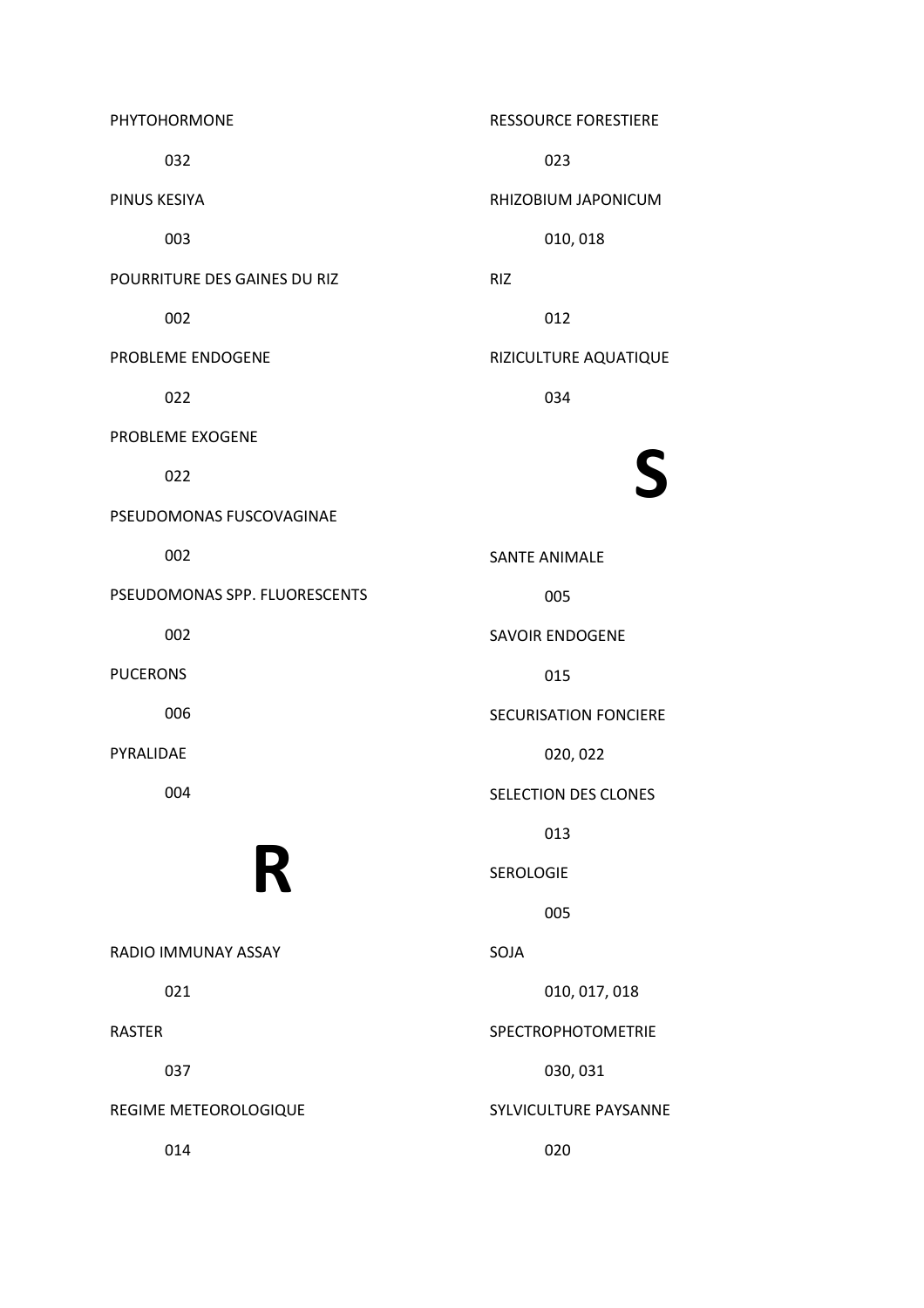SYSTEME AGRAIRE

020

SYSTEME AGRICOLE

015

SYSTEMES D'ACTIVITES

035

SYSTEMES DE CULTURE

035

## T

TECHNIQUE DE PREPARATION

007

TECHNIQUE PCR

028

TELEDETECTION

036

TENEUR EN EAU

031

## U

UPWELLING

014

# V

VACHE LAITIERE

021

#### VARIABILITE GENETIQUE

013

VARIABILITE

012, 030, 031

VERGER A GRAINES

016, 024

#### VITESSE VERTICALE

014